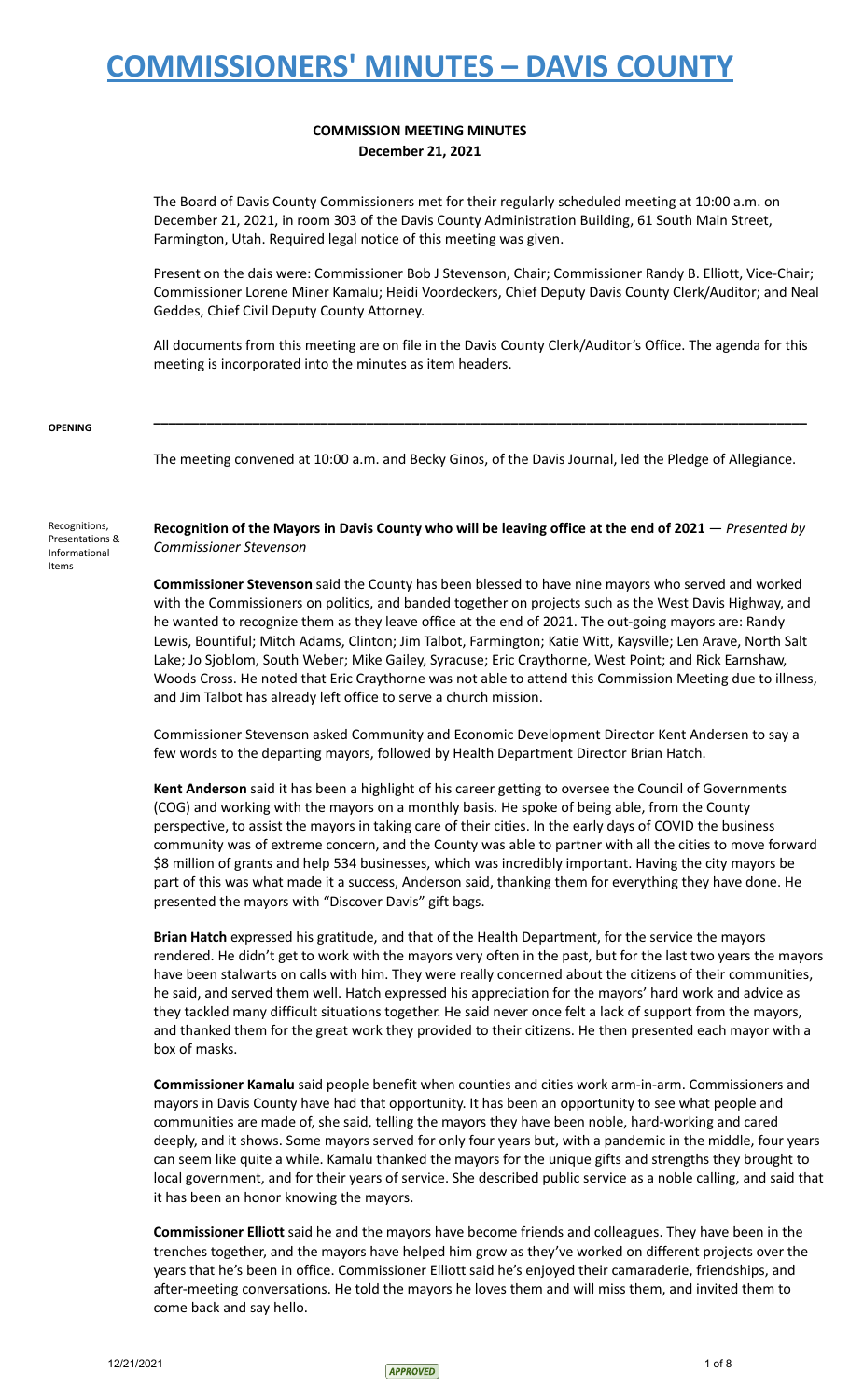**Commissioner Stevenson** presented each mayor with a small bison statue, commemorative medallion, and a book about Davis County. He thanked the mayors for their friendship. It's been very special, and fun, working together.

**\_\_\_\_\_\_\_\_\_\_\_\_\_\_\_\_\_\_\_\_\_\_\_\_\_\_\_\_\_\_\_\_\_\_\_\_\_\_\_\_\_\_\_\_\_\_\_\_\_\_\_\_\_\_\_\_\_\_\_\_\_\_\_\_\_\_\_\_\_\_\_\_\_\_\_\_\_\_\_\_\_\_\_\_\_\_\_\_**

**PUBLIC COMMENTS**

Commissioner Stevenson invited Public Comments. No comments were made.

**PUBLIC HEARING:** *CLERK/AUDITOR*

> **A public hearing for consideration of additional 2021 budget appropriations requests and adjustments to revenues** — *Presented by Chief Deputy Clerk/Auditor Heidi Voordeckers*

#### **1. Opening**

Commissioner Stevenson invited Chief Deputy Clerk/Auditor Heidi Voordeckers to present additional 2021 budget appropriations requests and ad adjustments to revenues.

#### **2. Chief Deputy Clerk/Auditor Heidi Voordeckers: A public hearing for consideration of additional 2021 budget appropriations requests and adjustments to revenues.**

This is the last budget amendment hearing for the 2021 budget year, which ends Dec. 31, 2021. The County typically does a budget true-up for any payroll items, and that is always consistent with the year-end budget amendment. There are a handful of other items as well.

*See Attachment A, "December 21, 2021 Resolution & Budget Opening Items" for the complete list of items and associated amounts.*

While presenting the Budget Opening Items and associated amounts, Chief Deputy Clerk/Auditor Voordeckers provided additional information about the items:

• The first six items are funded out of payroll contingencies that are sitting in "Non-Departmental." They are increases to payroll wages and benefits in the General Fund. Much of this is related to funding for wage increases that were given in November and making those departments whole through the end of the year. Many of the County departments were able to fund this with existing reserves, but some of the smaller departments needed a little bit of a transfer from that Non-Departmental payroll reserve.

• The Sheriff's Office requested budget reductions in Promotions, Food and Business, and Employee Awards related to their holiday party. They're going to hold their party next year, so they've requested to reduce their budgets in 2021 and expand them in 2022.

• Items for the Clerk/Auditor's Office recognize additional revenues dollars related to municipal election contracts as well as additional expenditures tied to administering those elections.

• In Information Systems, there is an increase tied to an existing contract for Pictometry services. There was a year when the County didn't use the service, which extended the contract for an additional year.

• The request for the Children's Justice Center, similar to adjustments done in the General Fund, is for additional wages and benefits tied to that wage increase.

• Items in Fund 26, the pass-through Transportation Tax, are monies levied by the County but never received into County funds or bank accounts. It's collected by the State and distributed by the State directly to UTA. This item has zero net impact to the County as it is money that is not received or receipted through our financial program.

• Adjustments to the CDBG and SSBG fund recognize additional revenues coming in for CDBG-CV funding in 2021, and additional dollars in administrative revenue tied to administering those programs. There are also adjustments related to distributions to sub-recipients for additional CDBG-CV and SSBG projects.

• In Golf, similar to the General Fund and Children's Justice Fund, there are payroll adjustments. There are additional dollars in capital improvements for the driving range at Davis Park.

• The request in Fund 61, Insurance, is for payroll and benefits tied to the previously-mentioned wage increases.

• The net impact of all items is \$1,644, which is a decrease in spending.

### **3. Public Comments: (3 minutes per person)**

Commissioner Elliott moved to open the public hearing. Commissioner Kamalu seconded the motion.

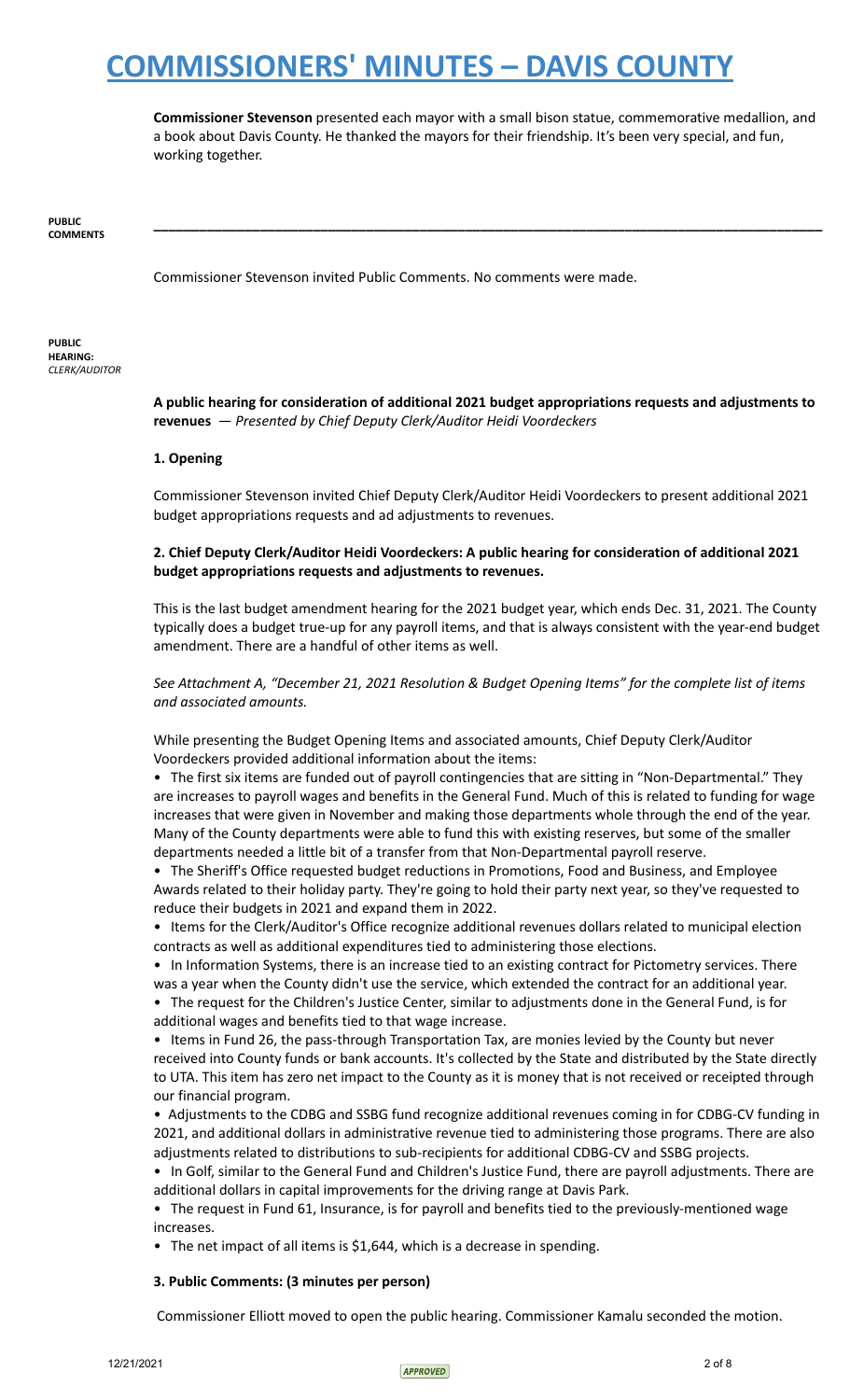Commissioner Stevenson invited Public Comments. No comments were made.

#### **4. Closing**

A motion was made to close the Public Hearing and to approve the additional 2021 budget appropriation requests and adjustments to revenues.

> Motion: Com. Elliott Seconded: Com. Kamalu All voted Aye

| <b>PUBLIC</b><br><b>HEARING</b><br><b>ACTION ITEM</b>                                                                                                            |                                                                                                                                                                                                                                                                                                                                                         |
|------------------------------------------------------------------------------------------------------------------------------------------------------------------|---------------------------------------------------------------------------------------------------------------------------------------------------------------------------------------------------------------------------------------------------------------------------------------------------------------------------------------------------------|
| CLERK/AUDITOR                                                                                                                                                    |                                                                                                                                                                                                                                                                                                                                                         |
| Resolution<br>#2021-642<br>Resolution and<br><b>Budget Opening</b><br>for additional                                                                             | 1. Approval of Resolution and Budget Opening #2021-642 Resolution for additional 2021 budget<br>appropriations requests and adjustments to revenues - Presented by Chief Deputy Clerk/Auditor Heidi<br>Voordeckers                                                                                                                                      |
| 2021 budget<br>appropriations<br>requests and                                                                                                                    | Terms: Receivable and Payable in the amount of -\$1,644, beginning 12/14/2021 to 12/31/2021.                                                                                                                                                                                                                                                            |
| adjustments to<br>revenues.                                                                                                                                      | [The motion to approve this item was made in conjunction with the previous motion to close the Public<br>Hearing.]                                                                                                                                                                                                                                      |
| <b>BUSINESS/</b><br><b>ACTION</b>                                                                                                                                |                                                                                                                                                                                                                                                                                                                                                         |
| ATTORNEY'S<br><b>OFFICE</b>                                                                                                                                      |                                                                                                                                                                                                                                                                                                                                                         |
| Settlement<br>Agreement<br>#2021-643 to<br>resolve dispute<br>over Sycamore<br>Grove PUD                                                                         | 2. Acceptance of Settlement Agreement #2021-643 to resolve a dispute over a PUD (Planned Unit<br>Development) called Sycamore Grove - Presented by Chief Deputy Civil Attorney Neal Geddes                                                                                                                                                              |
|                                                                                                                                                                  | A boundary dispute has been handled by the County's outside UCIP (Utah Counties Indemnity Pool) counsel.<br>They have reached an agreement with the individual, through mediation, which clarifies the boundary and<br>there is a payment that is handled by UCIP. [Terms: Beginning 12/21/2021.]                                                       |
| MOU<br>#2021-237-A<br>with the Utah<br>Attorney<br>General's Office<br>for FY 2022<br><b>Internet Crimes</b><br>Against<br>Children (ICAC)<br><b>Grant Award</b> | 3. Acceptance of Memo of Understanding #2021-237-A with the Utah Attorney General's Office for FY<br>2022 Internet Crimes Against Children (ICAC) Grant Award - Presented by Chief Deputy Civil Attorney Neal<br>Geddes                                                                                                                                 |
|                                                                                                                                                                  | Craig Webb, Chief Investigator for the Attorney's Office, submitted the application to receive additional<br>funds to support the County's ICAC (Internet Crimes Against Children) program. The funding goes toward<br>the team's efforts to fight online predators. Terms: Receivable in the amount of \$18,000, [beginning<br>7/1/2021 to 6/30/2022.] |
|                                                                                                                                                                  |                                                                                                                                                                                                                                                                                                                                                         |

Motion to Approve Items 2-3 as presented: Com. Kamalu Seconded: Com. Elliott All voted Aye

*CLERK/AUDITOR*

Davis County Voting Precinct boundaries

**4. Approval of the new Davis County Voting Precinct boundaries** — *Presented by Chief Deputy Clerk/Auditor Brian McKenzie*

Chief Deputy Clerk/Auditor Brian McKenzie explained that after the Legislature passes new boundaries, that

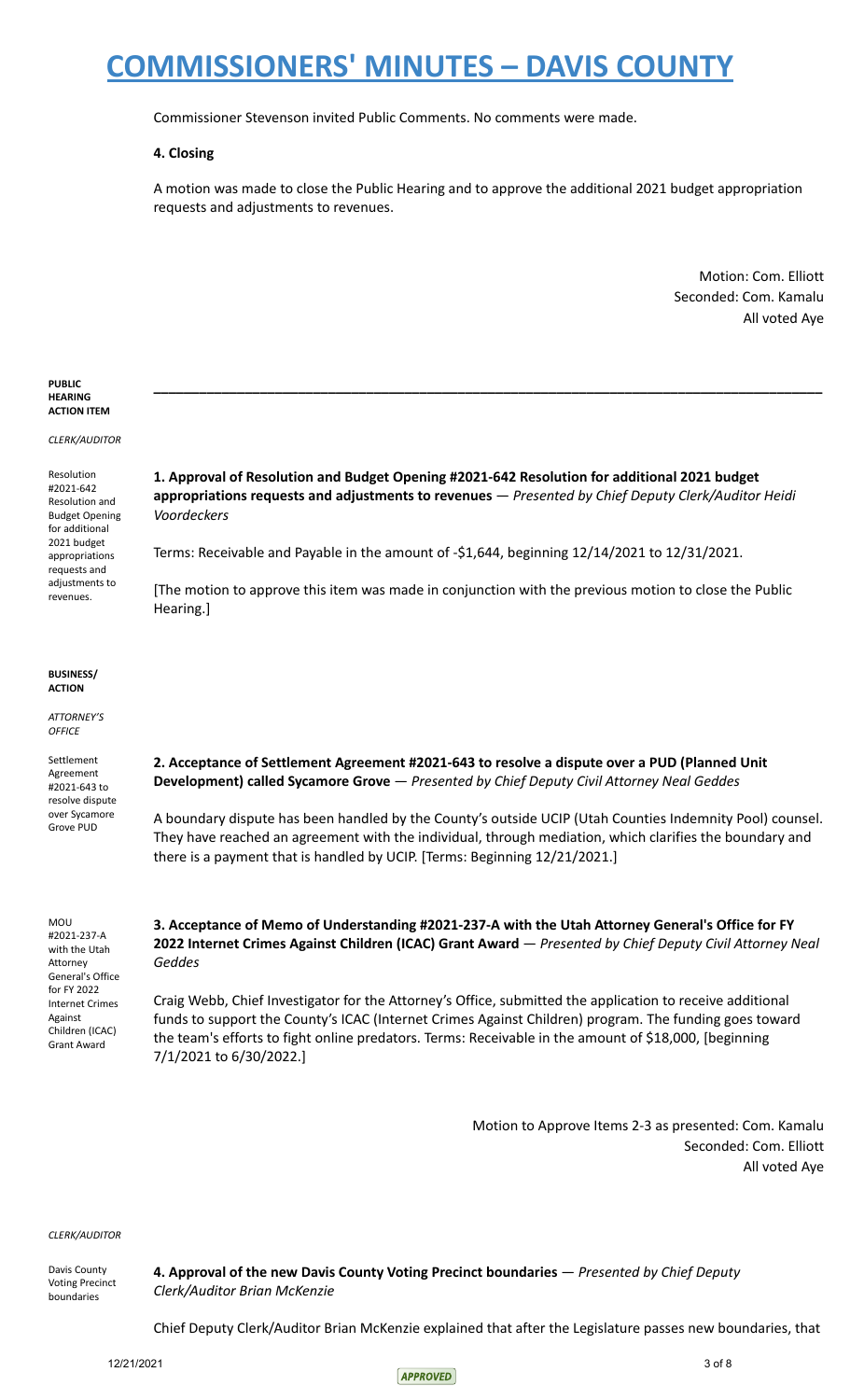is when work begins on the County level. Information Systems' GIS (Geographic Information System) team and a member of the Clerk/Auditor's Elections staff spent about 15 working days doing a tremendous amount of work to create new boundary maps.

The team takes maps approved by the Utah Legislature, which include Senate district boundaries, Congressional boundaries, House Representative district boundaries, and State School Board district boundaries, and they overlay the maps over all of the other boundaries within Davis County – incorporated versus unincorporated, city boundaries, Davis School District boundaries, sewer district boundaries, water district boundaries, etc. – to readjust precincts. This is all done keeping in mind population growth and potential growth within these areas, and coordinating the needs of the County and the School District. They also support and help the cities, although the County is not required to do this, in getting their voter participation areas established.

It was pointed out that Davis County will be moving from 224 voting precincts to 360. Part of that is due to growth, but it is also due to taking a slightly different approach this year. Instead of maintaining precincts near the maximum of 1,250 voters per precinct, they have been dropped down to an average of around 700. The change will allow the County, hopefully, to keep these boundaries in place for the next decade with very minimal changes due to growth over the next few years.

Commissioners thanked the team for their work on the new boundaries and noted that they have received appreciative comments from community members and some legislators regarding the consideration given to communities during the process. Because of a concern mentioned to Commissioner Stevenson regarding a change to one precinct in the Clearfield/Sunset area, more insight was requested about how the County works with the School Board.

Chief Deputy McKenzie said that as adjustments of School Board boundaries are approached, there are a few requirements that the County has to follow. One of the requirements is that board districts should be contiguous – so fairly close together and fairly equal in population. When the County reached out to the School District, the District asked if the County could add one more provision and try to make adjustments to include at least one high school in each of the districts; the County was able to do that. They also requested that the County try not to harm any of the existing sitting board members. The GIS team worked to try to meet the requested parameters. There were some changes throughout, as adjustments had to be made for population and boundaries, and the School District was involved in that process. The Clerk/Auditor's Office has heard a little bit of that feedback as well, but making that adjustment would have created a rippling effect.

[Note: The new Official Voting Map of Davis County, showing boundaries, has been filed in the Davis County *Repository.]*

Davis School Board District boundaries **5. Approval of the new Davis School Board District boundaries** — *Presented by Chief Deputy Clerk/Auditor Brian McKenzie*

*See Item 4 for discussion of the new Davis School Board District boundaries.*

Davis County Voter Participation areas **6. Approval of the new Davis County Voter Participation areas** — *Presented by Chief Deputy Clerk/Auditor Brian McKenzie*

*See Item 4 for discussion of the new Davis School Voter Participation areas.*

Motion to Approve Items 4-6: Com. Kamalu Seconded: Com. Elliott All voted Aye

*COMMUNITY & ECON. DEV.*

Contract #2021-644 with UUDA for spring of 2022 youth

**7. Approval of Contract #2021-644 with UUDA (Utah Ultimate Disk Association) for spring of 2022 youth tournaments** — *Presented by Community and Economic Development Director Kent Andersen*

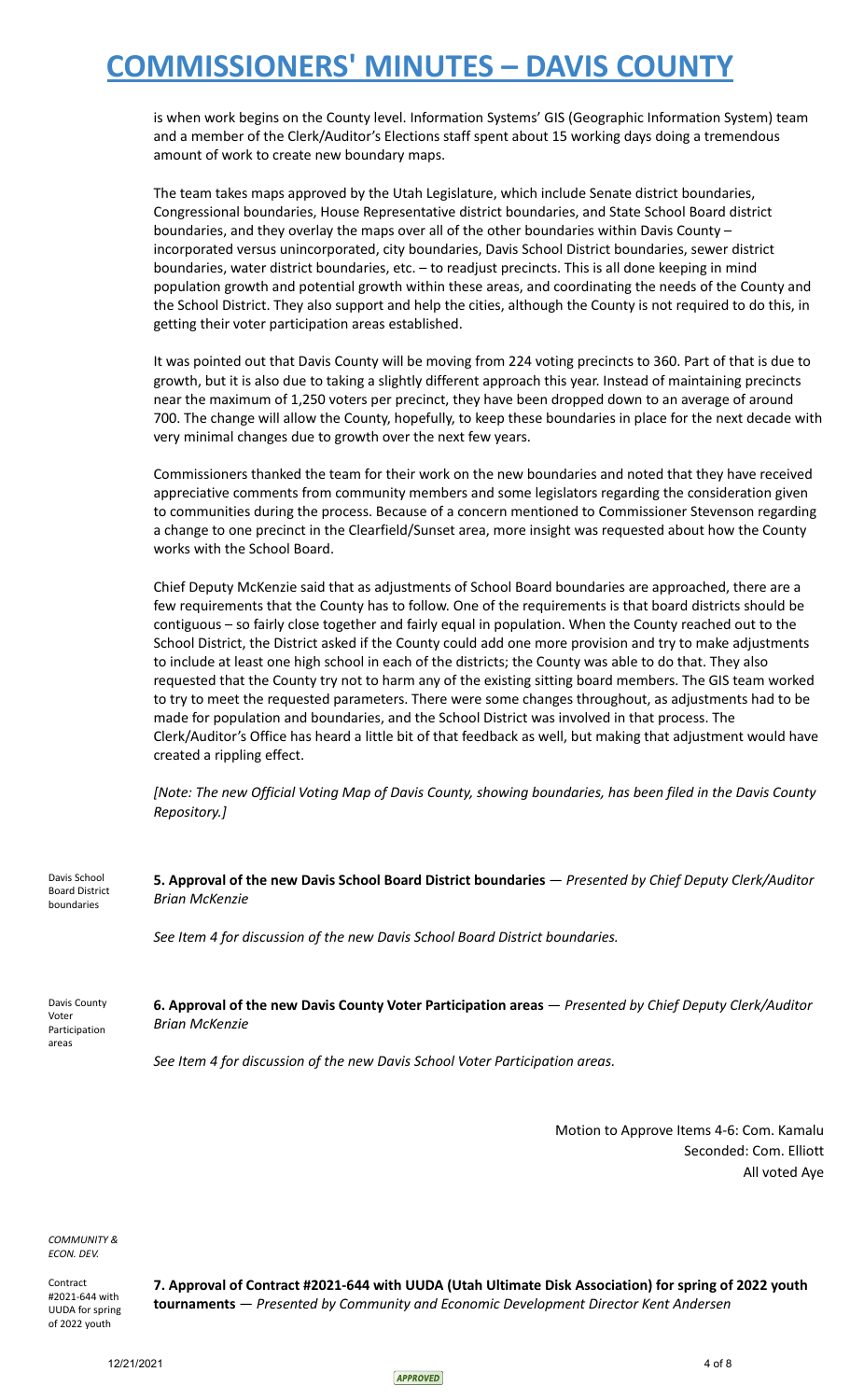tournaments Terms: Receivable in the amount of \$3,038.50, beginning 3/26/2022 to 4/30/2022.

Contract #2021-645 with Layton Strikers for winter soccer training

**8. Approval of Contract #2021-645 with Layton Strikers for winter soccer training** — *Presented by Community and Economic Development Director Kent Andersen*

Terms: Payable in the amount of \$6,563.16, beginning 12/20/2021 to 3/4/2022.

Amendment #2021-130-B to Revenue Agreement with the Utah DWS adjusting ERA Program reimbursement rate

**9. Approval of Amendment #2021-130-B to the Revenue Agreement with the Utah Department of Workforce Services (DWS) adjusting the reimbursement rate for the Emergency Rental Assistance (ERA) Program** — *Presented by Community and Economic Development Director Kent Andersen*

The amendment is limiting their administrative draw to not exceed 8 percent. Terms: Payable in the amount of \$10,452,003, beginning 12/27/2020 to 12/31/2021.

> Motion to Approve Items 7-9: Com. Elliott Seconded: Com. Kamalu All voted Aye

#### *GOLF COURSE*

**Contract** #2021-646 with Fairways Media to provide social media marketing for Davis Park and Valley View Golf Course

Contract #2021-647 with Mountainland Supply Company to replace the irrigation pump at Valley View Golf Course

**10. Approval of Contract #2021-646 with Fairways Media to provide social media marketing for Davis Park and Valley View Golf Course** — *Presented by Golf Director Dustin Volk*

Fairways Media proposed this new venture to the County. Golf courses don't have a big social media presence throughout the valley, and the company approached Davis County because of the popularity of its golf courses and all of the hosted events. Terms: Payable in the amount of \$5,000/year for each course, [beginning 2/1/2022 to 12/31/2023].

**11. Approval of Contract #2021-647 with Mountainland Supply Company to replace the irrigation pump at Valley View Golf Course** — *Presented by Golf Director Dustin Volk*

The project needs to be completed before April 15, when the secondary water comes on. It is the largest capital project at either golf course for next year, with the exception of the driving range at Davis Park. Water coming into Valley View has to be boosted with an inline pressurized pump because it doesn't flow with high enough pressure. The current pumps are more than 30 years old. The largest amount associated with this project is about \$28,000 for the computer that controls the pumps. In response to a question about whether the pump replacement was anticipated for this time or if there are problems, Commissioners were informed that the current system has three pumps, including one that is a backup pump. The backup pump failed this year and the cost to rebuild it was going to be about \$10,000 – if they could get parts. Mountainland then looked at the existing control panel computer system and it is so old that the project was moved up on the list of things that need to be replaced due to age. Terms: Payable in the amount of \$72,351.99, [beginning 1/1/2022] to 4/15/2022.

> Motion to Approve Items 10-11: Com. Elliott Seconded: Com. Kamalu All voted Aye

*HEALTH DEPT.*

Amendment #2020-347-C to the State Fiscal Year 2022 Aging Medical Waiver contract

**12. Approval of Amendment #2020-347-C with the Utah Department of Human Services, Division of Aging and Adult Services to the State Fiscal Year 2022 Aging Medical Waiver contract** — *Presented by Health Director Brian Hatch*

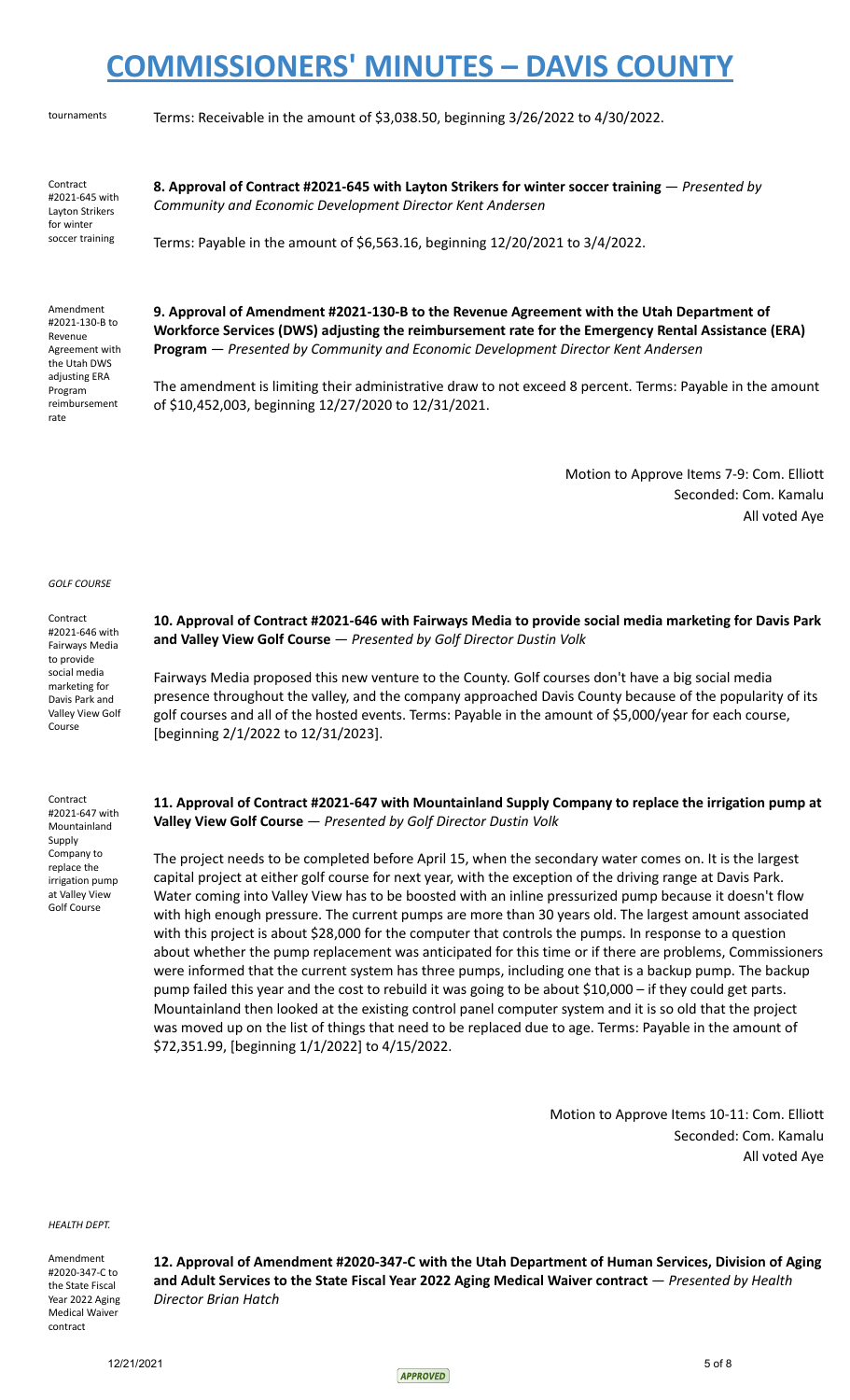Terms: Receivable in an increased amount of \$760, beginning 10/1/2021 to 6/30/2022.

Motion to Approve: Com. Kamalu Seconded: Com. Elliott All voted Aye

*HUMAN RESOURCES*

Contract #2021-648 with Joseph Barrett for legal defense of indigent persons

**13. Approval of Contract #2021-648 with Joseph Barrett for legal defense of indigent persons appearing in Davis County** — *Presented by Legal Defender Coordinator Todd Utzinger*

Legal Defender Coordinator Todd Utzinger presented contracts for three defenders to cover new cases in Juvenile Court. The AOC (Administrative Office of the Courts) reallocated resources from Weber to Davis because of Davis County's increase in cases. It was approved to contract two defenders, but one of the contracts had to be split between two defenders in order to get people to accept a contract. This has been a difficult time to hire due to a shortage of attorneys qualified to do parental defense. Utzinger said he thinks the shortage is because the Legislature, a couple of years ago, mandated appointment of counsel for those cases.

The first contract presented by Utzinger was with Joseph Barrett. Terms: Payable in the amount of \$90,000/year, beginning 1/1/2022 to 12/31/2024.

**Contract** #2021-649 with Andrew Heyward for legal defense of indigent persons

Contract #2021-650 with Rebecca Voymas for legal defense of indigent persons

**14. Approval of Contract #2021-649 with Andrew Heyward for legal defense of indigent persons appearing in Davis County** — *Presented by Legal Defender Coordinator Todd Utzinger*

The contract with Andrew Heward is one of the half contracts. Terms: Payable in the amount of \$43,000/year, beginning 1/1/2022 to 12/31/2024.

**15. Approval of Contract #2021-650 with Rebecca Voymas for legal defense of indigent persons appearing in Davis County** — *Presented by Legal Defender Coordinator Todd Utzinger*

The contract with Rebecca Yoymas is the other half contract. Terms: Payable in the amount of \$44,000/year, beginning 1/1/2022 to 12/31/2024.

In response to a question regarding the difference in amounts payable for the half contracts, Utzinger explained that it is based on bar dates in order to pay consistently for experience. Asked whether specialized education or certification is needed for parental defense cases, Utzinger said you obviously have to have a law degree, but then it comes down to experience. Some may be certified as child welfare experts, but it's not required and most defenders don't do that. Utzinger said he reached out to a number of judges for input, and the defenders being contracted received very high praise, so due diligence was exercised.

> Motion to Approve Items 13-15 as presented: Com. Kamalu Seconded: Com. Elliott All voted Aye

*INFORMATION SYSTEMS*

Amendment #1999-12-F to the Special Billing Agreement with DGO Division of **Technology** Services outlining new published rates

**16. Approval of Amendment #1999-12-F to the Special Billing Agreement with DGO Division of Technology Services outlining new published rates for State network services (internet line)** — *Presented by Information Systems Director Mark Langston*

The amendment is a renewal of the County's agreement with the State of Utah for an internet services line. The amendment to the existing contract is about an \$800 per month decrease from what the County is currently paying. The rate went down because it is based on service distances. The State moved their IT

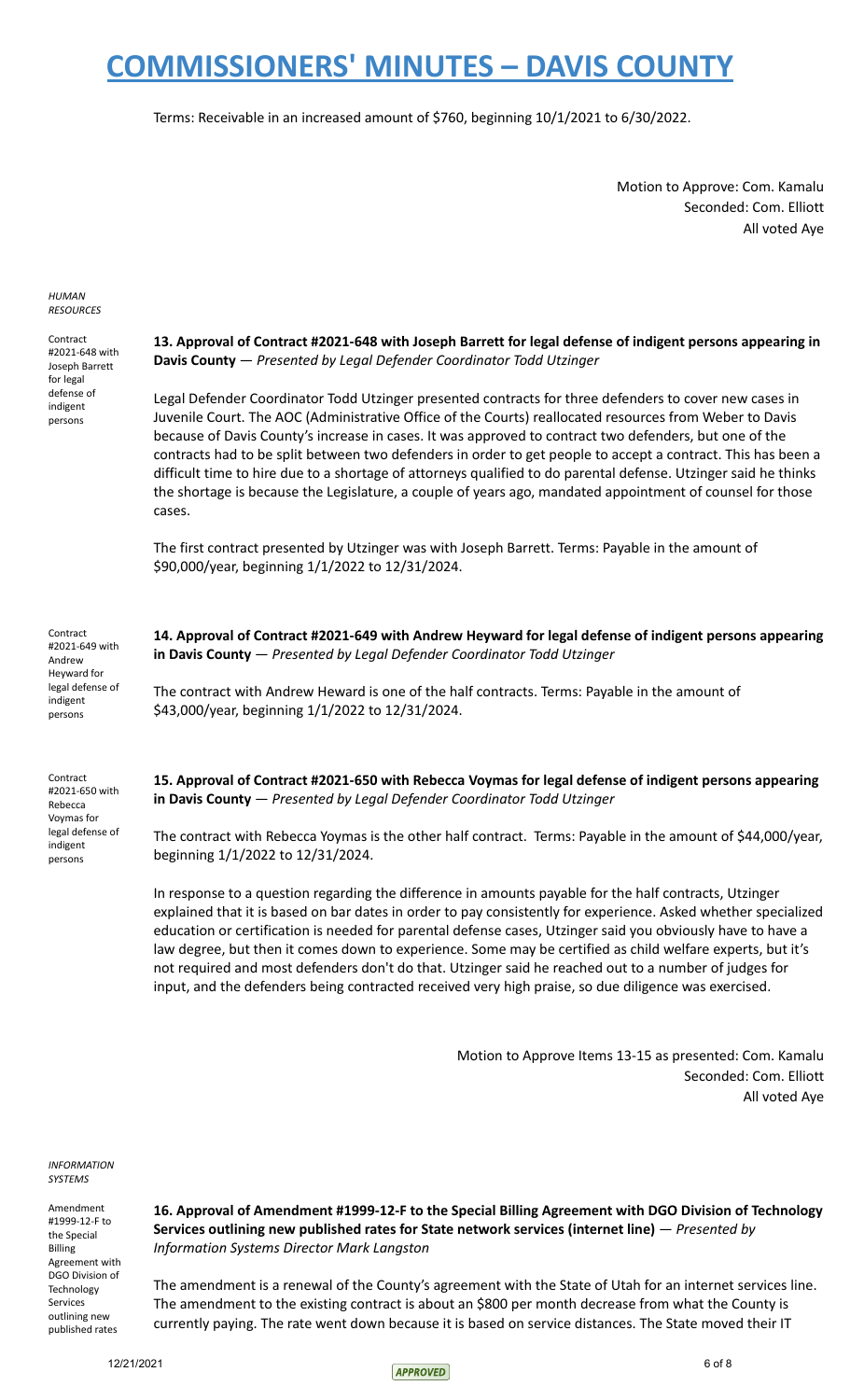for State network services) service, reducing the cost for the County's communications lines, and they passed the savings along. Terms: Payable in the amount of \$15,036 (\$1,253/month), beginning 12/21/2021 to 12/21/2022.

**\_\_\_\_\_\_\_\_\_\_\_\_\_\_\_\_\_\_\_\_\_\_\_\_\_\_\_\_\_\_\_\_\_\_\_\_\_\_\_\_\_\_\_\_\_\_\_\_\_\_\_\_\_\_\_\_\_\_\_\_\_\_\_\_\_\_\_\_\_\_\_\_\_\_\_\_\_\_\_\_\_\_\_\_\_\_\_\_**

Motion to Approve: Com. Kamalu Seconded: Com. Elliott All voted Aye

**CONSENT ITEMS**

Commission Meeting Minutes

#### **Meeting Minutes**

Meeting Minutes for November 16, 2021, were presented for approval.

Motion to Approve: Com. Elliott Seconded: Com. Kamalu All voted Aye

Commissioner Elliott moved to recess to the Board of Equalization. Commissioner Kamalu seconded the motion. All voted Aye.

**\_\_\_\_\_\_\_\_\_\_\_\_\_\_\_\_\_\_\_\_\_\_\_\_\_\_\_\_\_\_\_\_\_\_\_\_\_\_\_\_\_\_\_\_\_\_\_\_\_\_\_\_\_\_\_\_\_\_\_\_\_\_\_\_\_\_\_\_\_\_\_\_\_\_\_\_\_\_\_\_\_\_\_\_\_\_\_\_**

**BOARD OF EQUALIZATION**

Property Tax Register

Property Tax Register matters for the register dated Dec. 21, 2021, were presented by Heidi Voordeckers, Davis County Chief Deputy Clerk/Auditor, as follows:

#### **Auditor's Adjustments**

**Appeals**

• Fourteen filed; five approved and nine denied for a total reductions in building values of \$611,999 **Abatements**

- Six Veteran Exemptions totaling \$4,466.40
- **Corrections**

• Corrections of Veteran Exemptions for 2020 for two different properties totaling \$2,381.12

#### **Assessor's Adjustments**

• Corrections totaling \$104,773 tied to a single property

Motion to Approve: Com. Elliott Seconded: Com. Kamalu All voted Aye

Commissioner Elliott moved to reconvene Commission Meeting. Commissioner Kamalu seconded the motion. All voted Aye.

| <b>COMMISSION</b><br><b>COMMENTS</b> |                                                           |
|--------------------------------------|-----------------------------------------------------------|
|                                      | Commissioner Stevenson invited comments from directors.   |
| County<br>Attorney                   | Neal Geddes wished everyone a Merry Christmas.            |
| Clerk/Auditor                        | Heidi Voordeckers also wished everyone a Merry Christmas. |